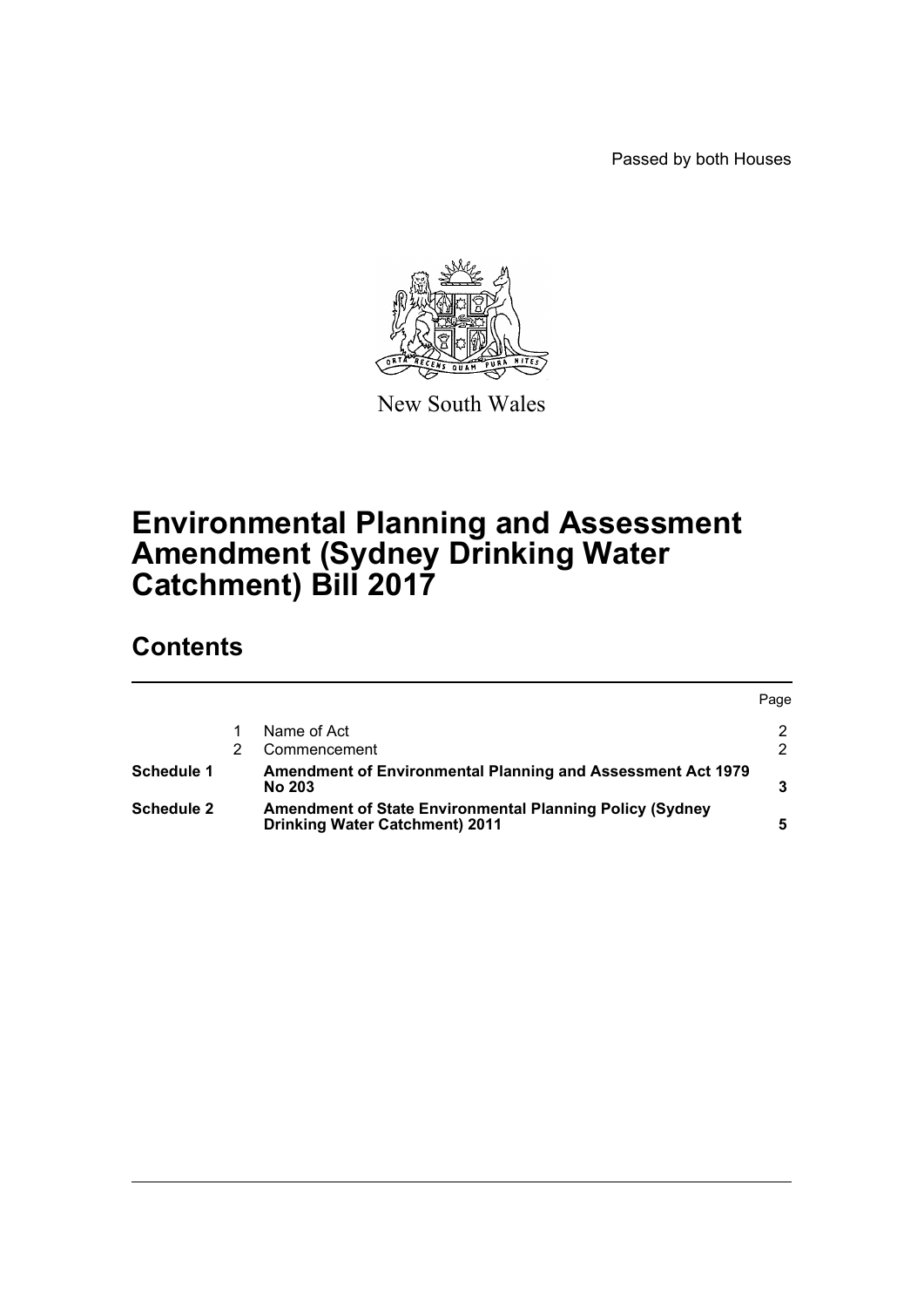*I certify that this public bill, which originated in the Legislative Assembly, has finally passed the Legislative Council and the Legislative Assembly of New South Wales.*

> *Clerk of the Legislative Assembly. Legislative Assembly, Sydney, , 2017*



New South Wales

# **Environmental Planning and Assessment Amendment (Sydney Drinking Water Catchment) Bill 2017**

Act No , 2017

An Act to amend the *Environmental Planning and Assessment Act 1979* and *State Environmental Planning Policy (Sydney Drinking Water Catchment) 2011* to clarify the test for granting development consent in relation to the Sydney drinking water catchment and to validate a development consent relating to the Springvale mine extension.

*I have examined this bill and find it to correspond in all respects with the bill as finally passed by both Houses.*

*Assistant Speaker of the Legislative Assembly.*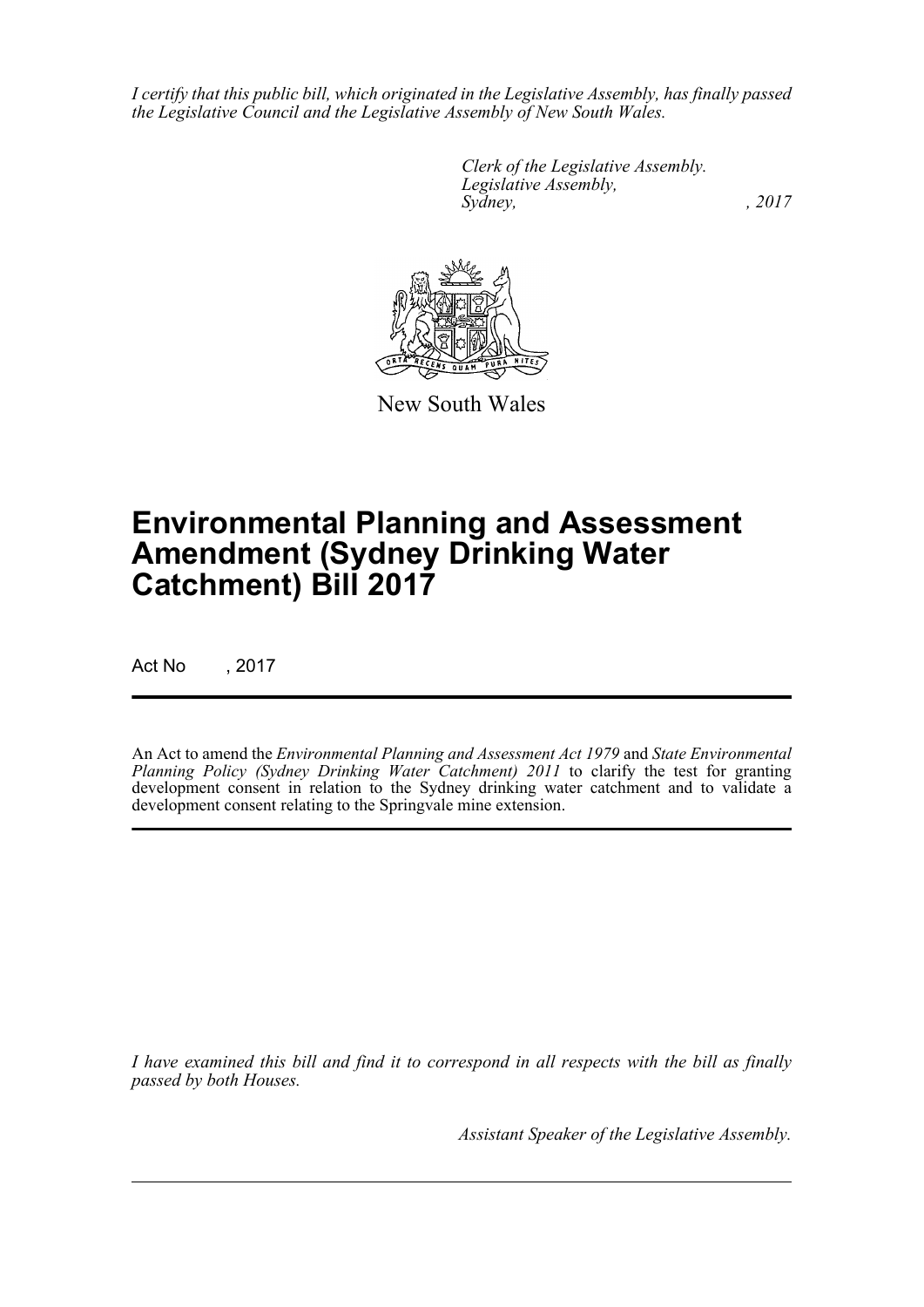Environmental Planning and Assessment Amendment (Sydney Drinking Water Catchment) Bill 2017 [NSW]

### <span id="page-2-0"></span>**The Legislature of New South Wales enacts:**

#### **1 Name of Act**

This Act is the *Environmental Planning and Assessment Amendment (Sydney Drinking Water Catchment) Act 2017*.

#### <span id="page-2-1"></span>**2 Commencement**

This Act commences on the date of assent to this Act.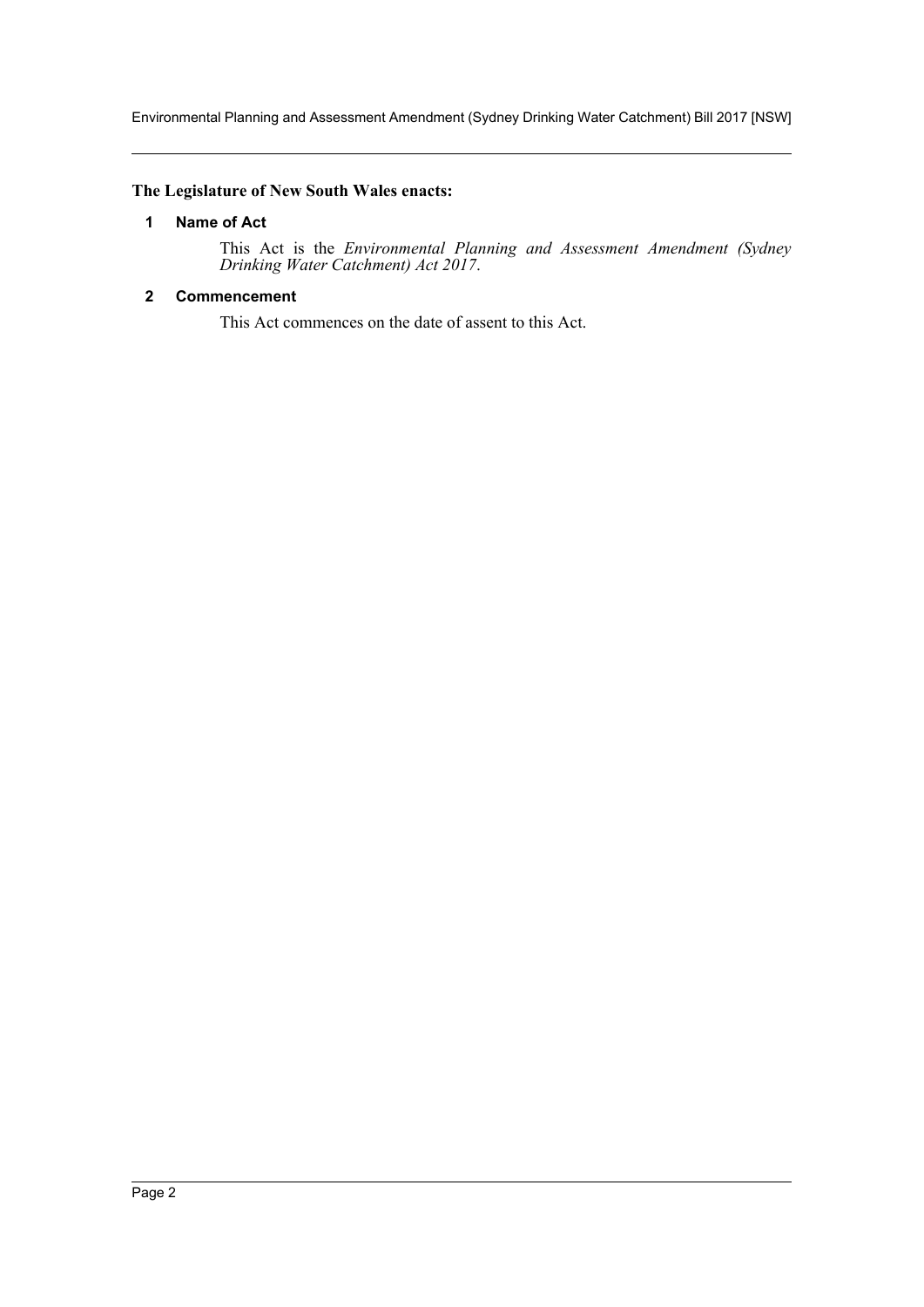Environmental Planning and Assessment Amendment (Sydney Drinking Water Catchment) Bill 2017 [NSW] Schedule 1 Amendment of Environmental Planning and Assessment Act 1979 No 203

## <span id="page-3-0"></span>**Schedule 1 Amendment of Environmental Planning and Assessment Act 1979 No 203**

#### **[1] Section 34B Special provision for development in Sydney water catchment relating to water quality**

Insert after section 34B (2):

(2A) A State environmental planning policy that requires proposed development to have a neutral or beneficial effect on the quality of water may deal with the application of that test in the case of proposed development that extends or expands existing development.

#### **[2] Section 34B (3)**

Omit the subsection and the note to the subsection.

#### **[3] Schedule 7, heading**

Omit "**Transferred provisions**". Insert instead "**Special provisions**".

#### **[4] Schedule 7**

Insert at the end of the Schedule:

### **Part 4 Validation of development consent relating to Springvale mine extension etc**

#### **8 Definitions**

In this Part:

*Springvale mine extension development consent* means the development consent granted, or purported to have been granted, on 21 September 2015 with respect to State significant development application number SSD 5594 (being the development consent the subject of the proceedings in *4nature Incorporated v Centennial Springvale Pty Ltd* [2017] NSWCA 191), together with any modifications of that consent granted or purported to have been granted before the commencement of the amending Act.

*the amending Act* means the *Environmental Planning and Assessment Amendment (Sydney Drinking Water Catchment) Act 2017*.

*this Act* includes:

- (a) the regulations under this Act, and
- (b) *State Environmental Planning Policy (Sydney Drinking Water Catchment) 2011* and any other environmental planning instrument.

#### **9 Validation of Springvale mine extension development consent**

- (1) The Springvale mine extension development consent is validated (to the extent of any invalidity), and is taken:
	- (a) to have been duly granted in accordance with this Act and otherwise in accordance with law, and
	- (b) to have been duly granted on 21 September 2015, and thereafter to be, and to have been at all relevant times, a valid development consent.
- (2) Without limiting subclause (1), the granting of a mining lease or any other thing done or omitted to be done on or after 21 September 2015 is as valid as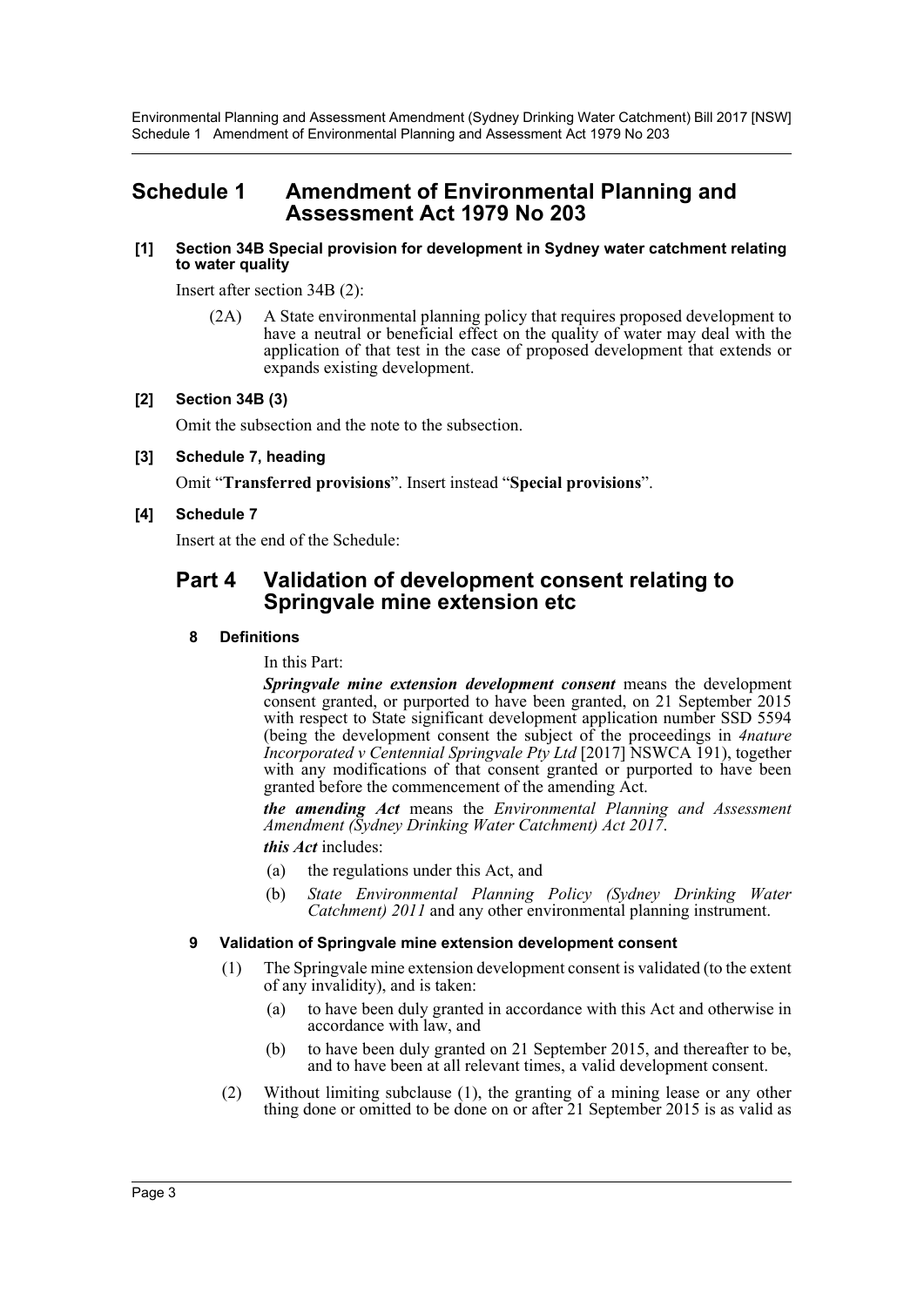it would have been had the development consent concerned been in force when the mining lease was granted or the thing was done or omitted.

- (3) This clause has effect despite the existence of any proceedings pending in any court immediately before the commencement of the amending Act or the decision in any such proceedings or in any other proceedings instituted before that commencement.
- (4) If any proceedings are withdrawn or terminated (or any decision in any proceedings no longer has effect) because of the operation of the amending Act, the Treasurer may, in the absolute discretion of the Treasurer, pay to any party to those proceedings the whole or any part of any amount that the Attorney General, on application made to the Attorney General in writing by or on behalf of that party, certifies as being the costs of or incidental to the proceedings reasonably incurred by that party. This subclause does not apply to any party to the proceedings to whom or for whose benefit a development consent the subject of the proceedings was granted.

#### **10 Other development consents not subject to challenge**

- (1) This clause applies to any development consent granted, or purported to have been granted, before the commencement of the amending Act (other than the Springvale mine extension development consent) to which *State Environmental Planning Policy (Sydney Drinking Water Catchment) 2011* applied.
- (2) After the commencement of the amending Act, any such development consent is not subject to challenge on the ground that it was not granted in accordance with this Act and *State Environmental Planning Policy (Sydney Drinking Water Catchment) 2011* if the development consent was granted in accordance with this Act and that Policy, as amended by the amending Act.